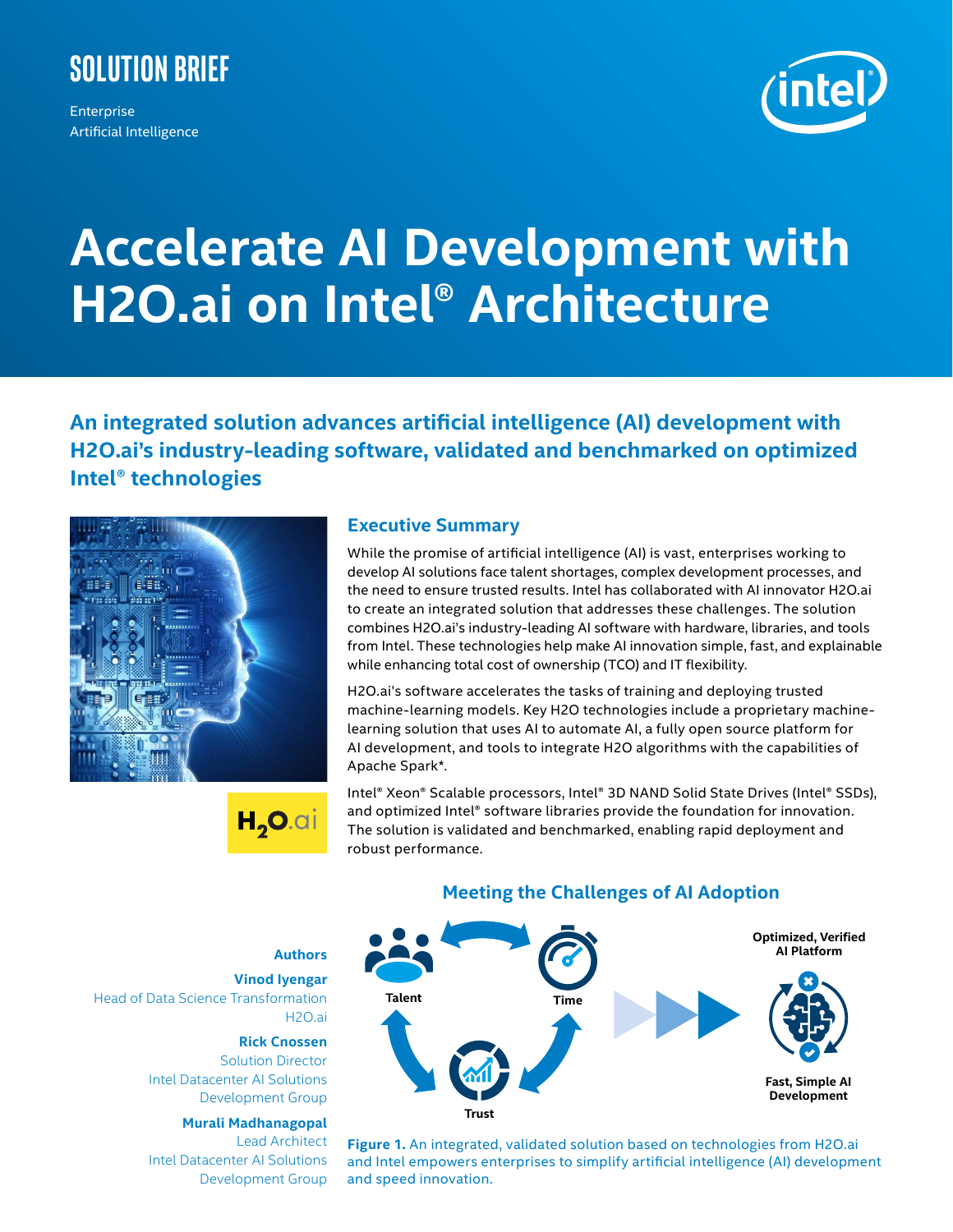#### **Business Challenge: Capture Value from AI**

Artificial intelligence (AI) is rapidly becoming a critical differentiator—a revolutionary technology that organizations are using to maximize data value, augment human intelligence, and transform complex processes. AI adoption is rising, with 37 percent of respondents in a 2019 Gartner CIO survey saying they have implemented AI in some form.<sup>1</sup> PwC predicts AI's potential global economic impact will reach USD 15.7 trillion by 2030.<sup>2</sup>

However, three significant challenges are slowing AI development.<sup>3</sup>

- **Talent.** The demand for data science and AI experts far outstrips the supply. In Gartner's 2019 survey, 54 percent of the CIOs said skills shortages are their biggest AI challenge.<sup>4</sup>
- **Time.** AI and machine-learning workflows involve complex and iterative tasks. These workflows can delay results and impair the productivity of scarce talent.
- **Trust.** Many enterprises need more confidence in the validity of their AI models than a typical black-box environment can provide. Innovators must be able to explain what an AI solution is doing and how it reached its results.

#### **Solution Overview: Addressing the Three Challenges**

Addressing the challenge of talent, time, and trust requires easy-to-use tools and platforms that enable organizations to harness their data effectively and quickly develop AI algorithms.

H2O.ai and Intel, two companies with strong commitments to democratizing AI, have worked together to integrate H2O.ai's software portfolio with hardware and software technologies from Intel:

- **H2O Driverless AI\*** is an automatic machine-learning platform that employs the techniques of expert data scientists in an easy-to-use application. Data science experts and beginners alike can streamline their AI development processes, accomplishing tasks in minutes that used to take months. The software provides information and insights about its operation and strategies, enabling organizations to explain their algorithms and results. **Impact: talent, time and trust.**
- **H2O Open Source Platform** offers a robust, highperformance machine-learning platform that supports widely used statistical and machine-learning algorithms. H2O includes an AutoML functionality that automatically evaluates the algorithms and produces a leaderboard of the best models for the task at hand. **Impact: time and trust.**
- **H2O Sparkling Water\*** allows organizations employing the widely used Apache Spark\* cluster computing framework to combine H2O.ai's machine-learning algorithms with their Spark technologies. **Impact: time.**
- **Intel's proven AI technology** includes optimized libraries, frameworks, and hardware infrastructure, including Intel® Xeon® Scalable processors, Intel® Solid State Drives (Intel® SSDs), and Intel® Ethernet Network Adapters. Together, they empower enterprises to optimize price/ performance and speed deployment of the development infrastructure. **Impact: time.**

The overall result is a benchmarked solution for developing high-quality, trusted AI innovations, making the most of AI talent and accelerating time to market.

#### **Solution Value: Accelerating AI Development**

By addressing the challenges of talent, time, and trust, H2O.ai's software—integrated with the Intel® technologies—helps accelerate AI development and deliver the power of AI to a wide range of organizations. Enterprises gain capabilities to streamline the AI development workflow and increase productivity for data science experts as well as those with less advanced skills. Organizations can increase the business value of data and enjoy the competitive advantages of AI innovation. They can proceed with greater confidence in the workings of their algorithms and models—capabilities that are particularly important in regulated industries such as healthcare and financial services.

With libraries and frameworks optimized for Intel® architecture along with world-class Intel Xeon Scalable processors, the integrated solution enables enterprises to quickly deploy a reliable, powerful, comprehensive AI development platform. The validated solution helps improve price/performance while reducing the time needed to evaluate infrastructure elements and assemble the tools and services to advance AI innovation.

#### **About H2O.ai**

H2O.ai is a visionary, open source, artificial intelligence (AI) innovator with a mission to democratize AI for everyone. More than 14,000 companies use the H2O.ai's machine-learning platform in mission-critical use cases in finance, insurance, healthcare, retail, and other industries. H2O.ai is a leader in Gartner's Magic Quadrant for Data Science and Machine-Learning Platforms for 2018.<sup>5</sup>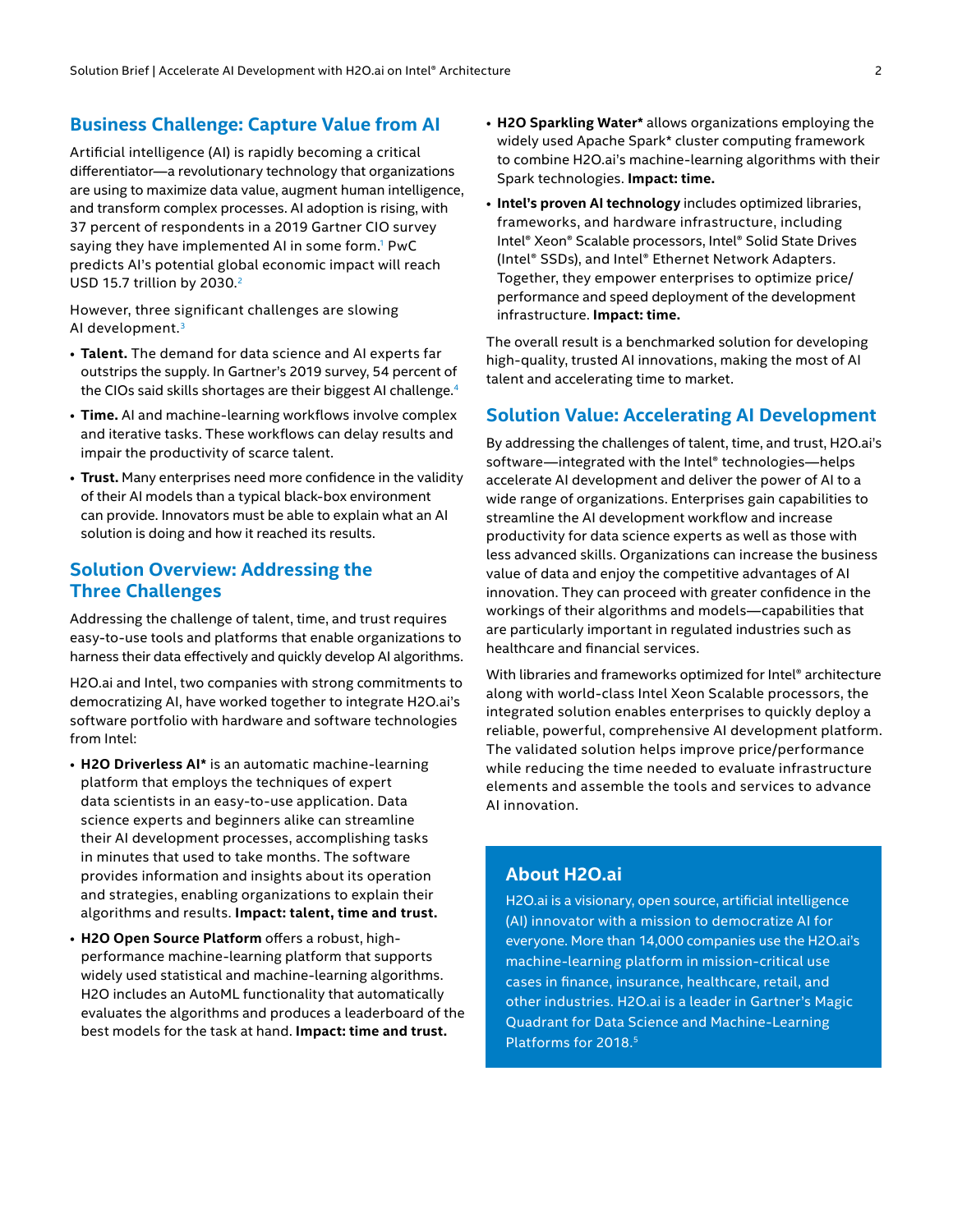#### **Solution Architecture for AI Development**

The integrated solution from H2O.ai and Intel offers a range of AI and data science platforms including H2O Driverless AI, H2O Open Source Platform, and H2O Sparkling Water, atop an environment of optimized libraries, frameworks, and software from Intel (Figure 2).

#### **H2O.ai AI and Machine-Learning Software**

#### **H2O Driverless AI**

H2O Driverless AI employs the techniques of expert data scientists in an easy-to-use application to automate complex tasks, scale an organization's data science efforts, and accomplish tasks in minutes that used to take months. The platform delivers unique and advanced functionality for data visualization, feature engineering, model interpretability, and low-latency deployment. Relevant capabilities include:

- **Feature engineering.** Feature engineering is the secret weapon that advanced data scientists use to extract the most accurate results from algorithms. Driverless AI employs a library of algorithms and feature transformations to automatically engineer new, high-value features for a given data set.
- **Explainability.** Driverless AI provides robust interpretability of machine-learning models to explain modeling results. The system generates charts including K-LIME\*, Shapley\*, Variable Importance, Decision Tree, Partial Dependence, and more.
- **Natural Language Processing (NLP).** Text data can contain critical information to inform better predictions. H2O Driverless AI automatically uses powerful NLP techniques to convert short text strings into features.
- **Scoring pipelines.** Driverless AI automatically generates Python\* scoring pipelines and new ultra-low latency

automatic scoring pipelines. This allows for highly optimized, low-latency, production-ready Java\* code that can be deployed anywhere.

- **Time series.** Driverless AI delivers superior time-series capabilities to optimize for almost any prediction time window. The solution also incorporates data from numerous predictors; handles structured character data and high-cardinality categorical variables; and manages gaps in time-series data and other missing values.
- **Visualization.** To help users get a quick understanding of their data before model building begins, Driverless AI automatically generates visualizations and creates relevant data plots.
- **Data sets.** Driverless AI works across varied data sets, including Apache Hadoop\* Distributed File System (HDFS) and Amazon S3\*.

#### **H2O Open Source Platform**

H2O Open Source Platform is a fully open source, distributed, in-memory machine-learning platform with linear scalability. It supports the most widely used statistical and machine-learning algorithms, including gradient-boosted machines (GBM), generalized linear models (GLM), deep learning, and more. Key capabilities of the H2O Open Source Platform include:

- **Algorithm support.** H2O offers leading open source algorithms developed from the ground up for distributed computing and for both supervised and unsupervised approaches, including Random Forest, GLM, GBM, Deep Learning, XGBoost, Generalized Low Rank Models (GLRM), Word2Vec, and numerous others.
- **Language flexibility.** Developers can use familiar programing languages such as R\*, Python, and others to build models in H2O. They can also use H2O Flow\*, a graphical, notebook-based, interactive user interface that does not require coding.



#### **AI Platform from H2O.ai and Intel**

**Figure 2.** The artificial intelligence (AI) platform integrates industry-leading H2O.ai software on platform technologies, libraries, and frameworks from Intel, providing a validated, benchmarked environment for AI development.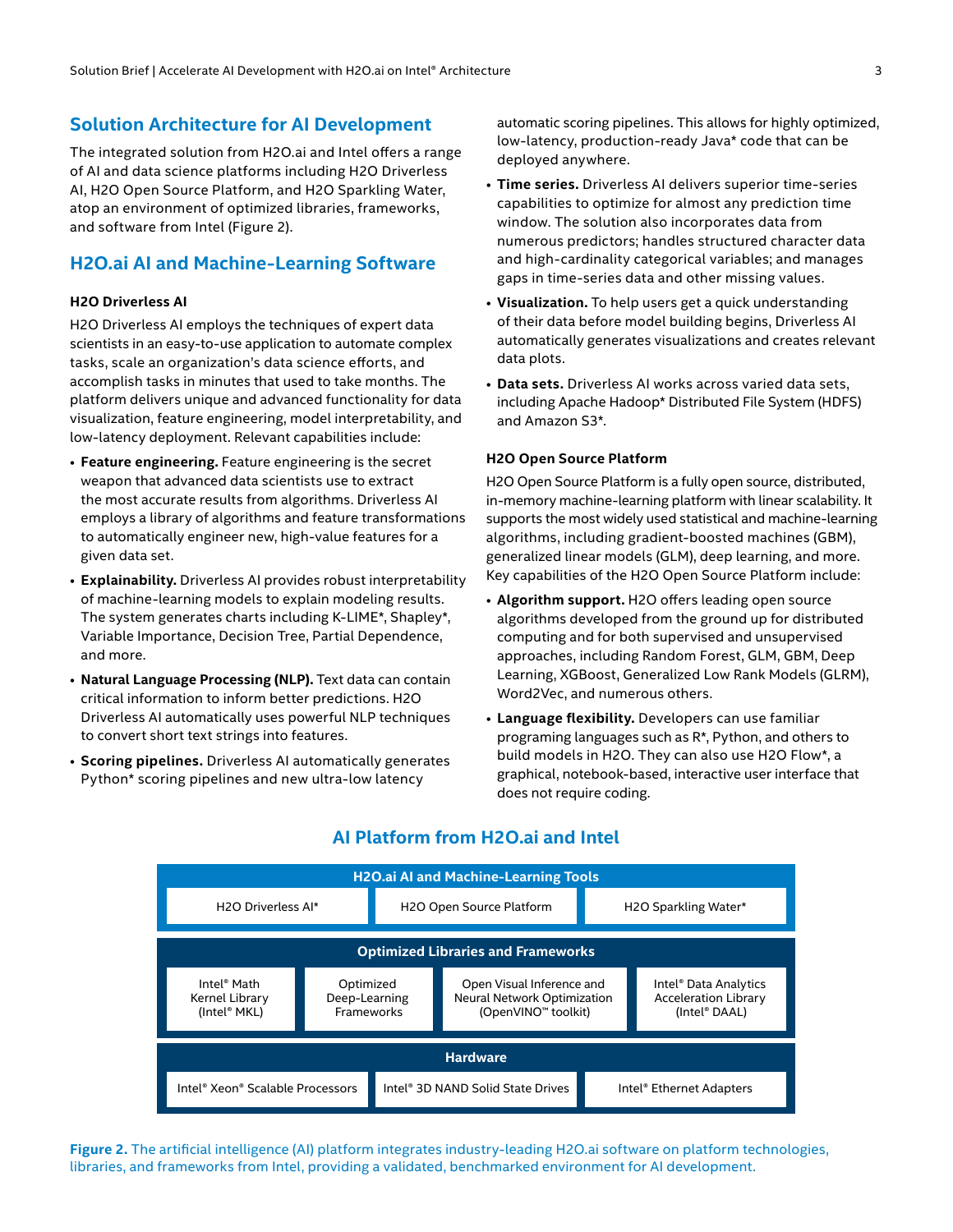- **Workflows automation.** Developers can automate the machine-learning workflow with AutoML, which includes automatic training and tuning of many models within a user-specified time. H2O's Stacked Ensembles feature identifies top-performing models.
- **High performance.** H2O uses in-memory processing with fast serialization between nodes and clusters to support massive data sets. Distributed processing on big data delivers dramatic speedups compared to fine-grain parallelism, enabling optimal efficiency without degrading computational accuracy.
- **Simple deployment.** Easy-to-deploy Java models allow for fast, accurate scoring in any environment, including very large models.

#### **H2O Sparkling Water**

Sparkling Water lets users combine H2O.ai's fast, scalable machine-learning algorithms with the capabilities of Apache Spark. Integrating these two open source environments provides a seamless experience for users who want to make a query using Apache Spark SQL\*, feed the results into H2O to build a model and make predictions, and then use the results again in Spark. Significant capabilities of H2O Sparkling Water include:

- **Access.** Developers can add a broad range of H2O algorithms developed from the ground up for distributed computing. Algorithms are available for both supervised and unsupervised approaches, including Random Forest, GLM, GBM, XGBoost, GLRM, Word2Vec, and more.
- **Flexibility.** Developers can drive computation from Scala\*, R, or Python and use the H2O Flow open source user interface, providing an ideal machine-learning platform for application developers.
- **Convenience.** Easy-to-deploy Java models allow for fast and accurate scoring in any environment, including very large models.

#### **Intel® Technology-based Infrastructure**

Intel offers an end-to-end, performance-tuned solution with H2O.ai to ensure outstanding performance and TCO on Intel technologies. This empowers enterprises to quickly harness a reliable, powerful, comprehensive solution that accelerates AI development as it optimizes TCO and simplifies the AI development environment. Organizations can:

- **Prepare for the future** with IT transformation investments on scalable, industry-leading, technologies for storage, memory, and compute.
- **Generate excellent TCO** with general-purpose hardware that IT organizations are used to managing, plus special-

purpose AI accelerators that provide performance boosts as needed.

• **Accelerate time to market** by using a turnkey, validated solution with a rich development toolset and built-in optimizations.

#### **Software Infrastructure**

Optimized libraries, tools, and frameworks from Intel enhance performance while reducing programming complexity. These software optimizations, coupled with Intel Xeon Scalable processor-based hardware, deliver peak performance and compelling TCO across a broad range of analytics and AI workloads.

**Intel® Math Kernel Library (Intel® MKL)** optimizes code with minimal effort for current and future generations of Intel® processors. It is compatible with a range of compilers, languages, and operating systems, as well as linking and threading models.

**Deep-learning frameworks** such as TensorFlow\* have been optimized using Intel MKL for Deep Neural Networks (Intel® MKL-DNN) primitives, a popular performance library for deep-learning applications.

**Intel® Distribution of the Open Visual Inference and Neural Network Optimization (OpenVINO™)** toolkit extends workloads across Intel® hardware (including accelerators) and maximizes performance.

**Intel® Data Analytics Acceleration Library (Intel® DAAL)**  boosts machine-learning and data analytics performance by optimizing data ingestion and algorithm execution.

#### **Hardware Infrastructure**

Enterprises can gain a competitive advantage by using platforms based on Intel hardware building blocks familiar, cost-effective technologies on a trusted platform.

#### **Intel Xeon Scalable Processors**

- World-class, highly integrated Intel Xeon Scalable processors provide exceptional performance for analytics, AI, and other data center workloads—including machine and deep learning.
- Deep-learning framework optimizations for the Intel Xeon Scalable platform deliver performance gains of up to 277 times in inference throughput $6$  and up to 241 times training throughput.7
- Intel Xeon Scalable processors offer superb TCO. IT can replace four servers that are four-to-five years old with a single Intel Xeon Scalable processor-based server, lowering five-year TCO by up to 60 percent.8

Performance results are based on testing as of June 26, 2018, and may not reflect all publicly available security updates. See configuration disclosure for details. No product can be absolutely secure.

Software and workloads used in performance tests may have been optimized for performance only on Intel® microprocessors. Performance tests, such as SYSmark and MobileMark, are measured using specific computer systems, components, software, operations and functions. Any change to any of those factors may cause the results to vary. You should consult other information and performance tests to assist you in fully evaluating your contemplated purchases, including the performance of that product when combined with other products. For more complete information visit [intel.com/benchmarks](http://www.intel.com/benchmarks).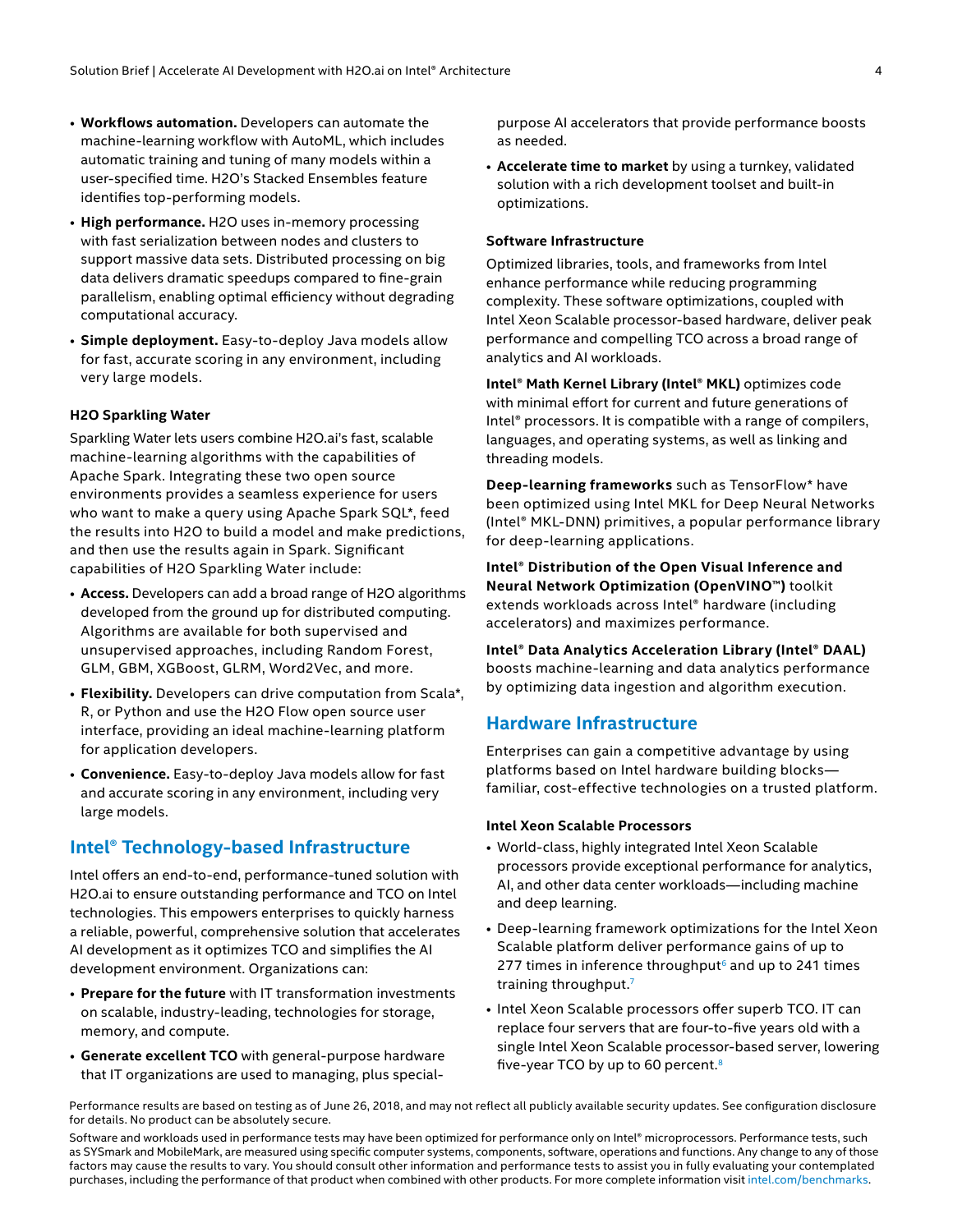#### **Intel® 3D NAND Solid State Drives (Intel® SSDs)**

- Intel 3D NAND SSDs are transforming the economics of storage, delivering response times, capacity, and resilience that can significantly enhance the ability to access data faster for speedier analysis.
- Intel 3D NAND SSDs are on a path to approach cost parity with hard disk storage, enabling organizations to replace their data centers' spinning disks with 3D NAND flash storage.

#### **Verified Performance and Scalability**

To ensure outstanding performance and scalability, members of the AI Solutions Group at Intel verified the integrated solution from H2O.ai and Intel by conducting industry benchmark tests. The tests used the platform configurations in Table 1, along with H2O.ai's widely used GBM and XGBoost supervised learning algorithms.<sup>9</sup> For many problems, XGBoost is considered one of the best GBM frameworks today.

• **Performance.** The performance benchmark used Intel® Xeon® Platinum processors, optimized software libraries, and the popular Higgs Dataset.10 Tests ran 500,000 particle samples, executing a classification problem to identify signal processes that produce Higgs bosons. A single node of the Intel Xeon Platinum 8180 processor-based configuration needed just over 3.5 minutes (214 seconds) to train 16 XGBoost algorithms. This result demonstrates the ability to achieve excellent training and classification performance with flexible, general-purpose CPU infrastructure.

• **Scalability.** To validate multi-node performance improvements with large data sets, the team used threenode and five-node configurations based on the Intel® Xeon® Gold 6148 processor and GBM algorithm. Tests used the Public Airline Dataset, a collection of 20 years of public airline data, to predict potential flight delays.<sup>11</sup> The five-node configuration showed a 38.5 percent improvement over the three-node configuration. These results demonstrate an impressive increase in speed as more compute resources are added, highlighting with the solution's ability to scale for long-running training jobs.

# **VALIDATED SCALABILI 38.5%**

38.5% speedup going from 3 to 5 nodes of an Intel® Xeon® Gold 6148 processor to predict flight delays based on 20 years of airline data.

|                                           | <b>CONFIGURATION</b>                                                                                                |                                                                                                  |                                                                                                  |
|-------------------------------------------|---------------------------------------------------------------------------------------------------------------------|--------------------------------------------------------------------------------------------------|--------------------------------------------------------------------------------------------------|
|                                           | <b>Performance Benchmark</b>                                                                                        | <b>3-Node Scaling Benchmark</b>                                                                  | <b>5-Node Scaling Benchmark</b>                                                                  |
| Processor                                 | • 2x Intel® Xeon® Platinum 8180 processors<br>• 26 cores, 2.1 GHz                                                   | • 2x Intel® Xeon® Gold 6148 processors<br>• 20 cores, 2.4 GHz                                    | • 2x Intel Xeon Gold 6148 processors<br>• 20 cores, 2.4 GHz                                      |
| <b>Nodes</b>                              | 1                                                                                                                   | 3                                                                                                | 5                                                                                                |
| Memory                                    | • 384 GB (12x 32 GB 2666 MT/s DDR4<br>DIMM) per node                                                                | • 384 GB (12x 32 GB 2666 MT/s DDR4<br>DIMM) per node                                             | • 384 GB (12x 32 GB 2666 MT/s DDR4<br>DIMM) per node                                             |
| Storage                                   | • Boot: 1x 1.2 TB Intel® SSD DC S4500<br>• Application: 1x 2 TB Intel® SSD DC<br>P4600 (PCIe* NVMe)                 | • Boot: 1x 1.2 TB Intel SSD DC S4500<br>• Application: 1x 2 TB Intel SSD DC<br>P4600 (PCIe NVMe) | • Boot: 1x 1.2 TB Intel SSD DC S4500<br>• Application: 1x 2 TB Intel SSD DC<br>P4600 (PCIe NVMe) |
| Data network                              | • 2x Intel® 82599ES dual-port<br>10 Gb Ethernet                                                                     | • 2x Intel 82599ES dual-port<br>10 Gb Ethernet                                                   | • 2x Intel 82599ES dual-port<br>10 Gb Ethernet                                                   |
| Firmware and<br>software<br>optimizations | • Intel® Turbo Boost Technology<br>enabled<br>• Intel® Hyper-Threading Technology<br>(Intel® HT Technology) enabled | • Intel Turbo Boost Technology<br>enabled<br>• Intel HT Technology enabled                       | • Intel Turbo Boost Technology<br>enabled<br>• Intel HT Technology enabled                       |
| <b>OS</b>                                 | $\cdot$ CentOS* 7.4+                                                                                                | $\cdot$ CentOS 7.4+                                                                              | $\cdot$ CentOS 7.4+                                                                              |
| Software<br>setup                         | • Cloudera* 5.15 distribution with<br>Apache Spark* 2.3.1 and Hadoop*<br>Distributed File System (HDFS) 2.6         | • Cloudera 5.15 distribution with<br>Apache Spark 2.3.1 and HDFS 2.6                             | • Cloudera 5.15 distribution with<br>Apache Spark 2.3.1 and HDFS 2.6                             |

#### **Table 1. Benchmark Configuration.**

Configurations used the Intel® Server System platform, ucode: 0x004d, and Centos 7.4 kernel: 3.10.0-862.11.6.el7.x86\_64. Performance results are based on testing as of December 10, 2018 and may not reflect all publicly available security updates. No product can be absolutely secure.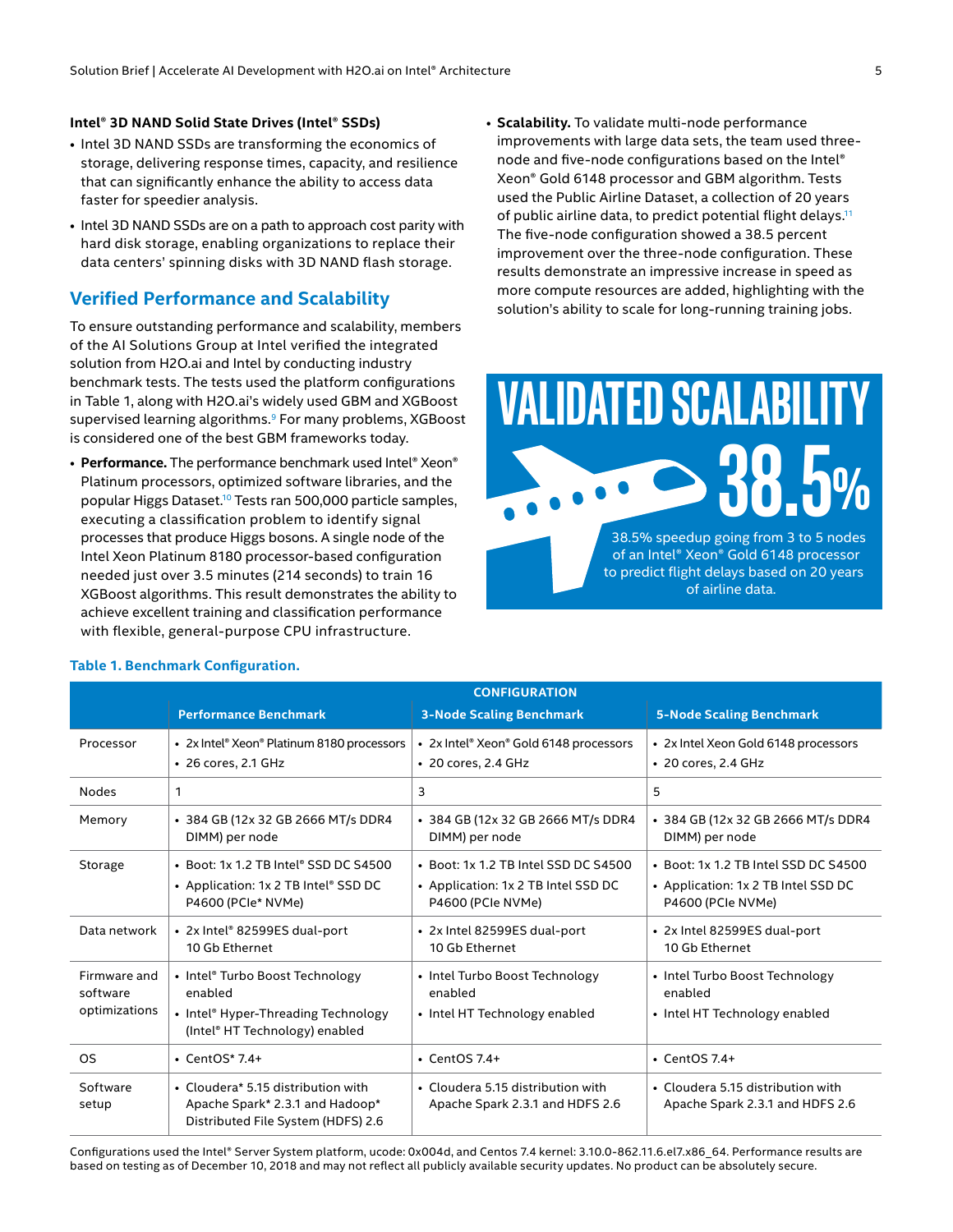Intel anticipates additional performance breakthroughs with the next generation of Intel Xeon Scalable processor. This forthcoming processor, based on 14nm technology, includes a new AI extension called Intel® Deep Learning Boost (Intel® DL Boost). This feature extends Intel® Advanced Vector Extensions 512 (Intel® AVX-512) by adding a new vector neural network instruction (VNNI) designed to increase inferencing performance. The next generation of Intel Xeon Scalable processor will also debut Intel® Optane™ DC persistent memory, which extends accessible memory for currently constrained jobs. Several software optimizations, including Intel DAAL are expected to be integrated, further enhancing performance.

#### **Conclusion**

H2O.ai and Intel are collaborating to democratize AI with an integrated, validated, high-performance solution that empowers enterprises to optimize their AI development environment and meet the challenges of talent, time, and trust. Organizations can take advantage of the solution's easy-to-use tools and general-purpose Intel technologies to position themselves to accelerate time to market and gain the competitive advantages of AI innovation.

H2O.ai is a member of the Intel® AI Builders Program, an ecosystem of industry-leading independent software vendors (ISVs), system integrators (SIs), original equipment manufacturers (OEMs), and enterprise end users who have a shared mission to accelerate the adoption of AI across Intel® platforms.

Intel's proven AI technology is driving enterprise-wide AI adoption with industry-leading performance and security based on scalable storage, memory, and compute resources. Intel's broad product portfolio offers excellent TCO and flexibility aligned to customer needs, whether the need is general-purpose hardware that the IT organization is already managing or purpose-built AI accelerators for the most demanding performance requirements. The result is a significant step toward AI for everyone.

Find the solution that is right for your organization. Contact your Intel representative or visit **[intel.com/ai](http://intel.com/ai)**.

**Solution Provided By:** 



#### **Learn More**

You may also find the following resources useful:

- [Download Driverless AI](https://www.h2o.ai/try-driverless-ai/) for a free 21-day trial
- [H2O.ai and its AI product suite](http://www.h2o.ai/)
- [Intel and AI](https://www.intel.ai/intel-deep-learning-boost/)
- [Intel® AI Builders Program](https://builders.intel.com/ai)
- [Intel® Xeon® Scalable processors](https://www.intel.com/content/www/us/en/processors/xeon/scalable/xeon-scalable-platform.html)
- [Intel® SSD Data Center Family](https://www.intel.com/content/www/us/en/products/memory-storage/solid-state-drives/data-center-ssds.html)
- [Intel® Ethernet Products](https://www.intel.com/content/www/us/en/products/network-io/ethernet.html)
- [Intel® Data Analytics Acceleration Library](https://software.intel.com/en-us/Intel-daal?cid=sem43700010409076506&intel_term=intel+daal&campaign_name=intel_div_dpd+tec_us_google_daal_brand_search_exact_english+(e)_ASMO&gclid=Cj0KCQiAj4biBRC-ARIsAA4WaFj_gFooq0RRO6V_9iNrT7b4QN7gxrfz-YMKBBebNbmVI0qM1qOV3LQaAnhLEALw_wcB&gclsrc=aw.ds)
- [Intel® Math Kernel Library](https://software.intel.com/en-us/mkl)
- [Intel® Distribution of OpenVino™ Toolkit](https://software.intel.com/en-us/openvino-toolkit)
- [Intel® Deep Learning Boost](https://www.intel.ai/intel-deep-learning-boost/#gs.oJuQQtWz)
- [Intel® Optane™ DC Persistent Memory](https://www.intel.com/content/www/us/en/architecture-and-technology/optane-dc-persistent-memory.html)